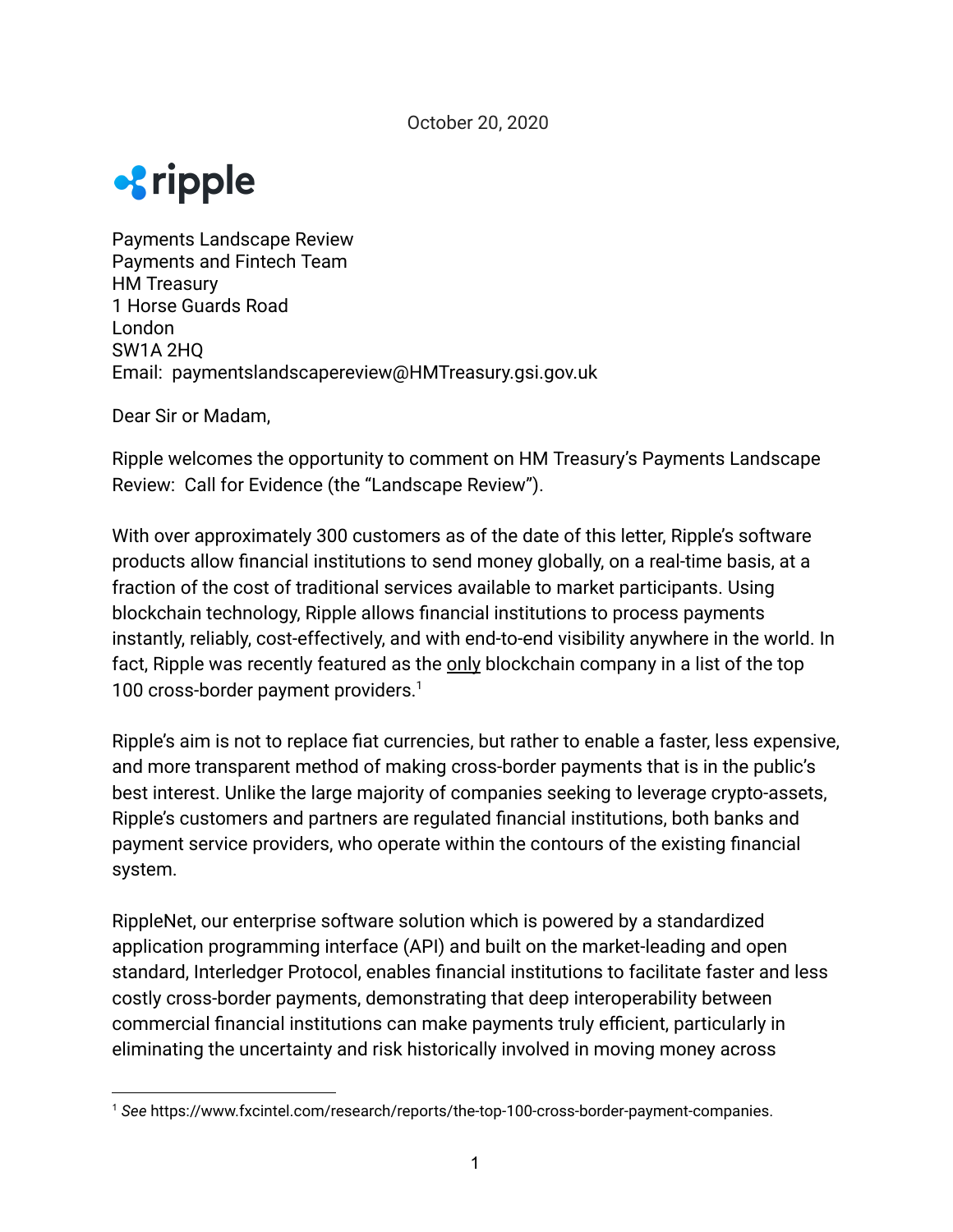borders using interbank messaging alone. In addition, Ripple offers these entities an On-Demand Liquidity capability which leverages XRP - the crypto-asset native to the XRP Ledger, a distributed ledger platform - as a bridge between currencies, further reducing the friction and costs for commercial financial institutions to transact across multiple global markets.

Protocols used by global, cross-border payment networks and decentralised tools that support them should be considered and supported in this new age of domestic networks. Embracing the capabilities of these global networks, and better enabling domestic institutions to connect their individual capabilities with other systems and markets, will enable optimized outcomes domestically as well as fulfill the potential that globalization of value holds.

With this overview, Ripple respectfully submits the following responses to questions 21 through 23 set forth in the Landscape Review in the attached Appendix.

\*\*\*

Ripple appreciates the opportunity to participate in this consultation. Should you wish to discuss any of the issues raised in this submission, please contact Susan Friedman, available at [sfriedman@ripple.com](mailto:sfriedman@ripple.com) .

Sincerely,

Ripple Labs, Inc.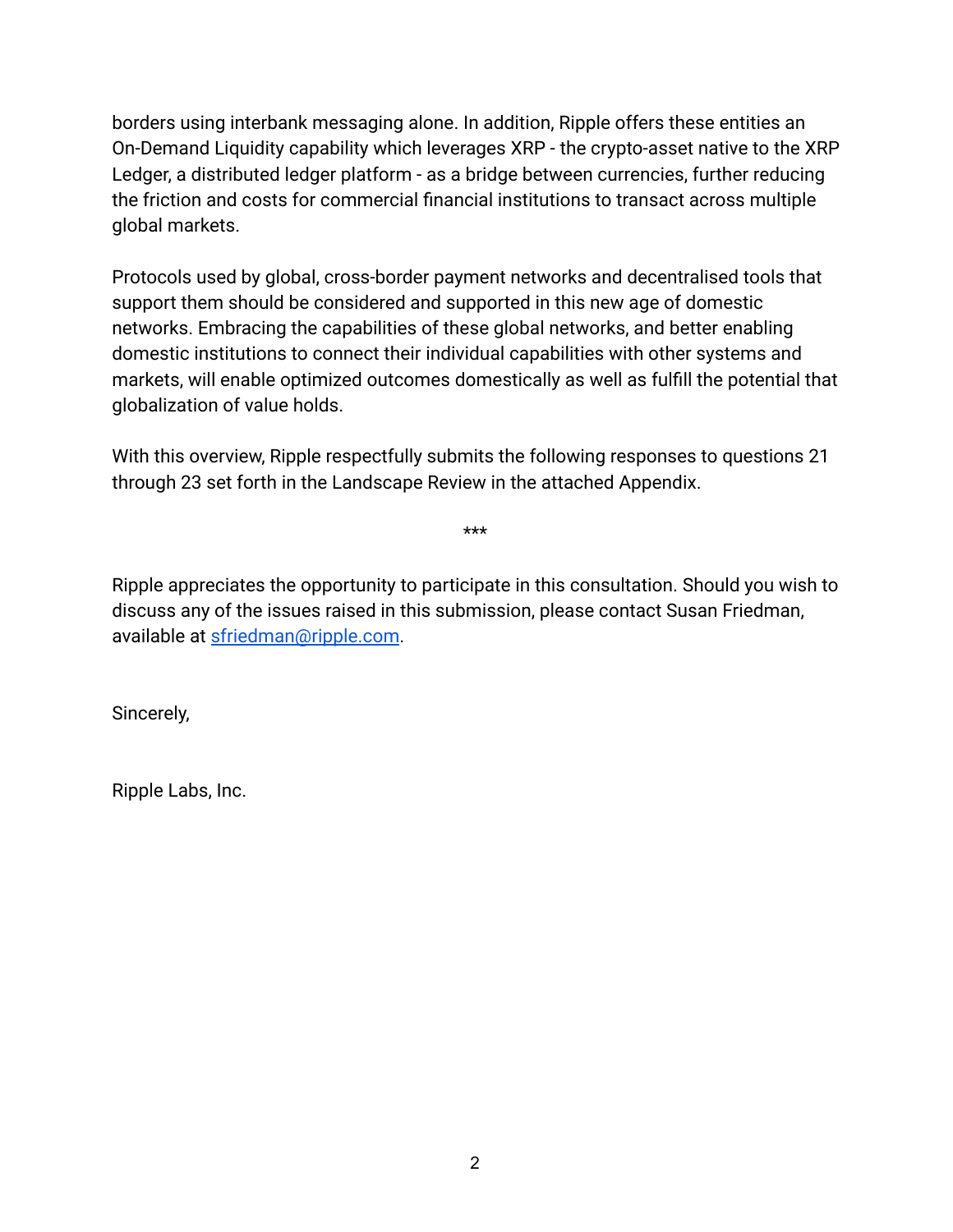## **APPENDIX**

## **Question 21: What further trends do you expect to see in cross-border payments in the next 10 years?**

In its Landscape Review, HM Treasury observes that "[n]ew services for retail cross-border payments are being developed and operated," including those which "increase the transparency in cross-border payments by allowing end users to track where their payments are in the system and have more information about costs." Ripple is focused precisely on achieving this goal; our products allow payments to be processed instantly, reliably, cost-effectively and with end-to end visibility anywhere in the world.

Our vision is the Internet of Value, where value flows over the internet as easily, freely, and cheaply as information does today. All Ripple's efforts are in pursuit of this vision, and we expect that across the payments industry as a whole, the trend toward ubiquitous, virtually free, real-time payments 24x7 accessible to anyone will gather unstoppable momentum. This will have its biggest impact in opening up cross-border payments to all, sweeping away the frictions and shortcomings highlighted in the G20 work.

Historically, remittance providers enable payments by pre-funding correspondent accounts. This not only traps enormous amounts of capital, but creates compliance costs and foreign exchange and counterparty risks that often must be hedged. This process also limits the reach of efficient payment solutions to high-volume currency pairs and is a major driver of the high and opaque fees being charged to customers sending smaller amounts to friends and families overseas. Payments between less frequently traded currencies can be even more expensive and cumbersome.

Crypto-assets specifically designed for payments have the potential to reduce these limitations by enabling payments without the need to pre-fund overseas. Ripple's software leverages XRP as a bridge between currencies. This allows financial institutions to access liquidity on demand through crypto-asset exchanges without having to pre-fund accounts in the destination country. The payer and payee continue to use fiat currency for their payment, with XRP incorporated as a bridge between the regulated financial institutions that are facilitating the remittance transaction. This is particularly helpful for smaller institutions with limited capital; using Ripple products, they can achieve broad global payment reach without additional capital needs.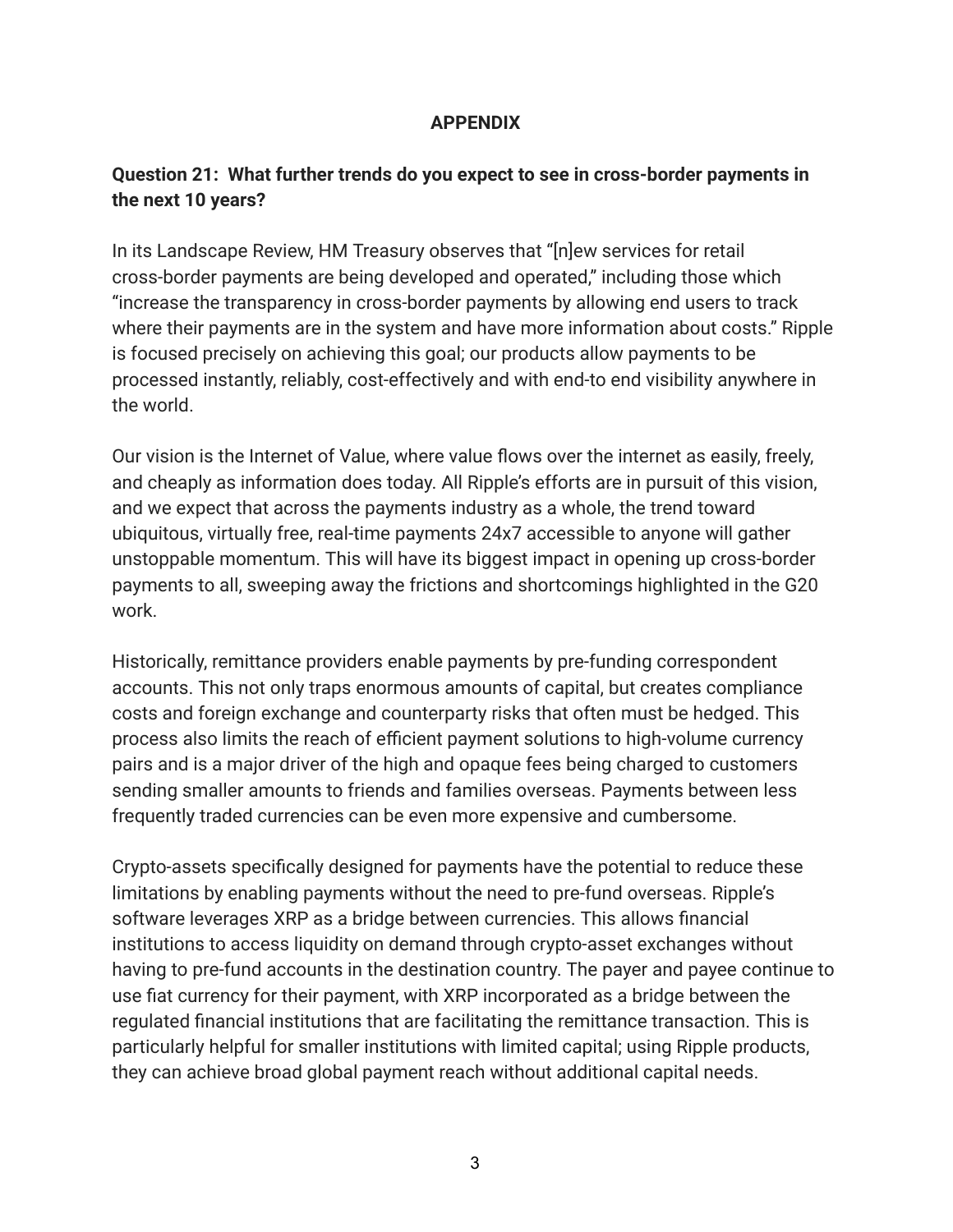This is also helpful for the facilitation of micropayments (i.e., payments made for very small amounts - sub \$5), the increase of which could well enable new business models.  $2$  Currently, the transaction costs associated with micropayments made in fiat currency are often too high to support their execution. Enabling the ability to pay for a single news article or television episode - or even to pay per second or per page of content rather than a full subscription service has the ability to fundamentally transform commerce. The facilitation of micropayments similarly has the power to transform remittances. The World Bank estimated that remittances to low- and middle-income countries reached a record high of \$554 billion in 2019, $3$  following previous record highs of \$529 billion in 2018 and \$483 billion in 2017.<sup>4</sup> At the same time, the average cost of sending \$200 to lower and middle income countries was estimated to be as high as 6.8 percent in the second quarter of 2019, more than double the Sustainable Development Goal target of 3 percent by 2030.<sup>5</sup> Remittance costs across many African corridors were estimated to be even higher at above 10 percent.<sup>6</sup> These costs reduce in tangible and measurable ways the impact of money being sent to populations for which literally every dollar matters. Crypto-assets like XRP can help solve these problems based on its speed, scalability, energy efficiency, and cost.

In addition to the new services outlined above, central bank digital currencies (CBDCs) may similarly serve as a building block for better cross-border payments in the future. We believe that broad utility - and interoperability - will define success for CBDCs. Private sector actors like Ripple are well positioned to innovate to solve the interoperability challenges that development of such a platform could ultimately create. RippleNet is a network of financial institutions using Ripple technology to enable faster, lower-cost payments around the world. The technology and network rules enable enhanced interoperability between these financial institutions, driving the benefits of the global network. Alignment of protocols across CBDCs, private stakeholders and cross-border payment networks could enable similar benefits associated with RippleNet for end-to-end global transactions - real-time, 24x7, atomic settlement based on efficient

<sup>&</sup>lt;sup>2</sup> Bank of England Discussion Paper: Central Bank Digital Currency: Opportunities, challenges and design at 18. 3

https://www.worldbank.org/en/news/press-release/2020/04/22/world-bank-predicts-sharpest-decline-of-re mittances-in-recent-history. 4

https://www.worldbank.org/en/news/press-release/2019/04/08/record-high-remittances-sent-globally-in-20 18. 5

https://blogs.worldbank.org/peoplemove/data-release-remittances-low-and-middle-income-countries-track -reach-551-billion-2019.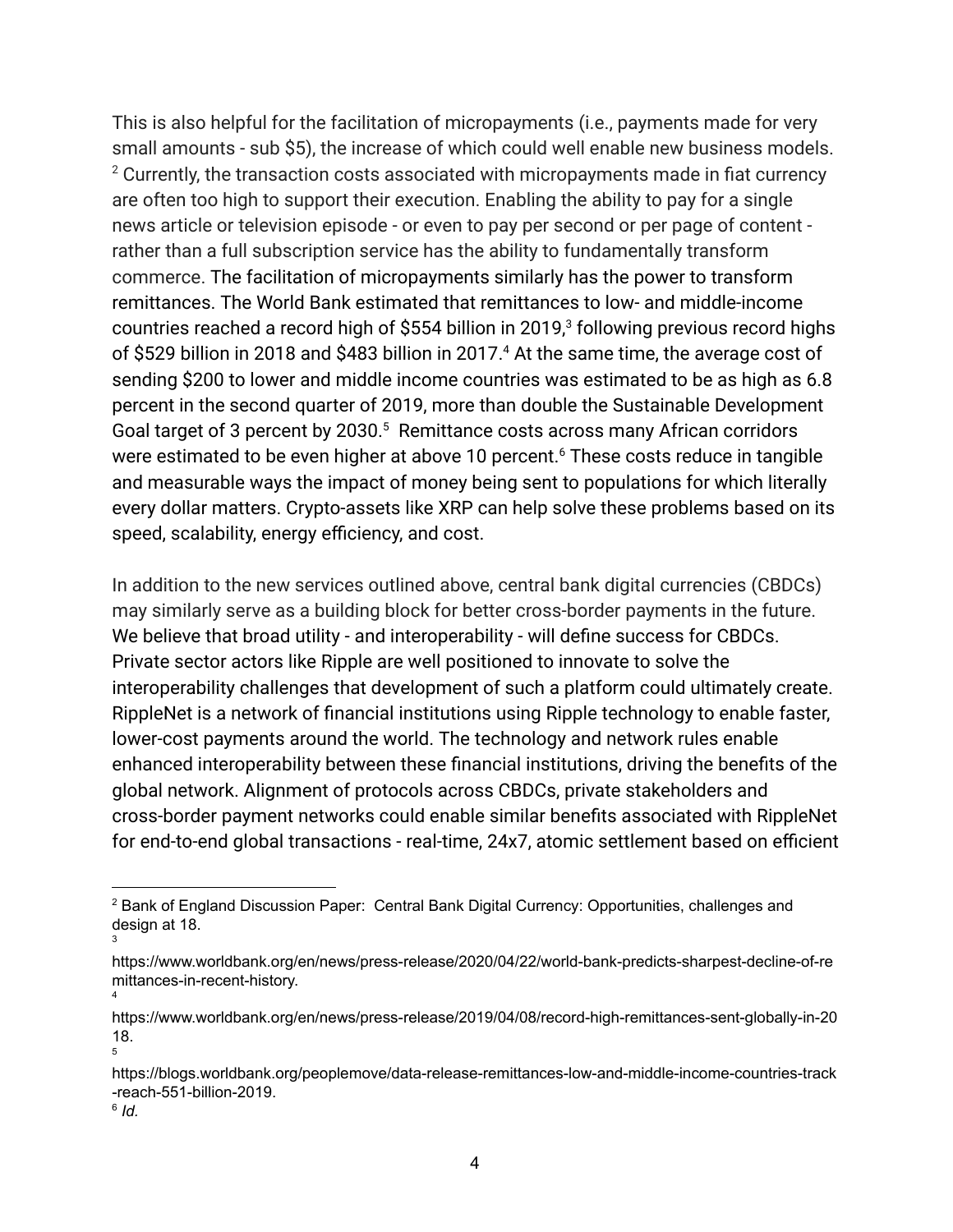routing, transparently and immutably associated with a universal set of payment information.

## **Question 22: What do you think industry, regulators and government should do in order to improve the functioning, speed and cost of cross-border payments for end users, taking into account the G20 work?**

Every inbound cross-border payment to the UK has a domestic leg, either as a book transfer on the receiving institution or on-forwarded to another institution through FPS or CHAPS. With both FPS and CHAPS undergoing renewal (through the NPA and RTGS renewal programs respectively), it is important their new designs retain their ability to on-forward cross-border payments without changing or truncating data in the in-bound payment and to flag to the receiving institution the payment is international (thus requiring screening). This is an interoperability feature which is essential for UK beneficiaries to receive international payments real-time, 24x7. Further, scheme rules should be in place so that the receiving institution credits the inbound payment in real-time to the beneficiary, conducts real-time screening and makes the funds immediately available. Ripple customers are already able to send cross-border payments in real-time, for example from Brazil to any account in the UK using FPS and its Payment Originating Overseas feature.

Separately, we are encouraged by the work done by the Committee on Payments and Market Infrastructures (CPMI) to identify 19 "building blocks" intended to address the challenges inherent in cross-border payments and mitigate underlying frictions, as well as the ambitious roadmap developed by the Financial Stability Board (FSB) to implement those building blocks. To ensure the vision set forth by these bodies, as guided by the G20, is achieved, we believe focus in two areas is particularly important: i) developing effective public-private partnerships and ii) laying the foundation for achieving interoperability.

In its roadmap, the FSB recognized that "[t]he work set out in the roadmap will need to involve close collaboration with, and direct action from, the private sector to achieve tangible improvements in payment arrangements."7 We agree that governments should actively seek to leverage all the innovation that the private sector has to offer in this endeavor. Utilizing technological solutions developed by companies including, but not limited to, Ripple will allow governments to implement proven solutions capable of reducing many of the challenges identified by the FSB and CPMI as hindering

<sup>7</sup> FSB, Enhancing Cross-border Payments (Stage 3 roadmap) at 6.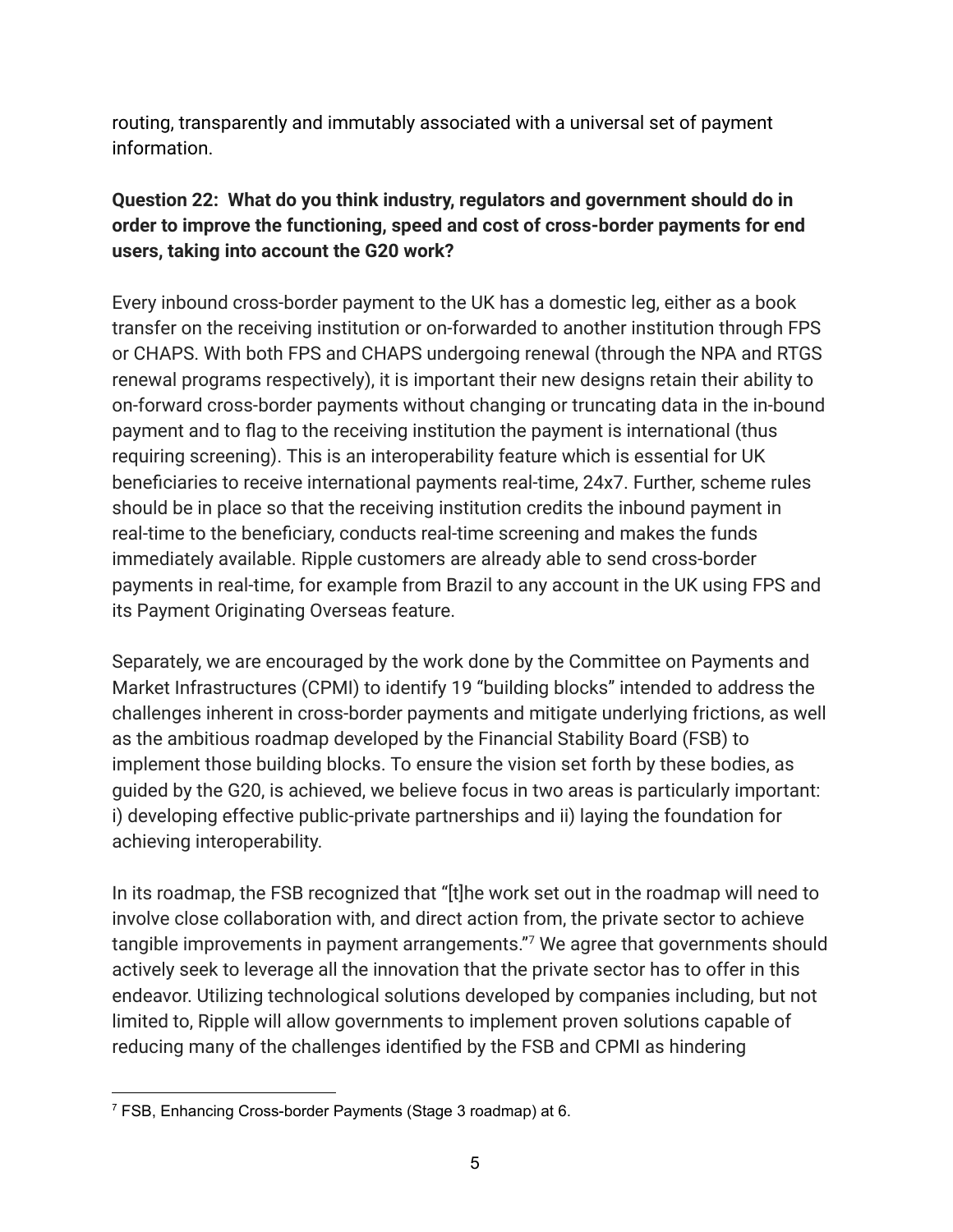cross-border payments, including high costs, low speed, limited access, and insufficient transparency, more quickly and effectively than if they were acting alone.

Private sector solutions can also be used to aid third parties in meeting their compliance obligations. One example is PayID, a solution developed by RippleX. PayID is a simple, open standard designed to help individuals and companies easily send and receive money using a single identifier. As open-source software, PayID offers financial institutions a quick way to integrate a Travel Rule solution with other systems across their enterprises and that of their partners. Designed to leverage existing web infrastructure and comply with security and privacy standards, PayId can work across jurisdictions, blockchains, and traditional payment rails. We believe close collaboration between the public and private sectors will help facilitate the growth and adoption of similar "regtech" solutions.

In addition to public-private partnerships, we also believe that interoperability is key to ensuring the development of a robust cross-border payment system and the future utility of any CBDC developed. To drive adoption of CBDCs, interoperability with existing domestic payment schemes is needed, as well as cross-border interoperability. While the primary demand driver for CBDCs will likely be the ease with which it can be exchanged for goods and services, Ripple also believes that demand to hold a CBDC will turn directly on its ability to be used in other countries for both retail purposes and peer-to-peer cross-border payments. Design choices, including the use of standardized APIs that facilitate the use of CBDCs elsewhere and innovation by third-party providers on the network, will help strengthen the case for CBDC usage. To this end, we believe governments should be coordinating to align national payment protocols and encourage the adoption of international standard protocols.

## **Question 23: Are there other opportunities and risks not captured by the questions elsewhere that you wish to highlight? If so, what do you believe the role is for government, regulators, and industry in responding to them?**

The G20 work correctly identifies the need to harmonize regulation for cross-border payments, in particular through promoting consistent application of AML/CFT standards, data interoperability, digital identity frameworks, and shared customer due diligence infrastructures.

However, we believe that this work will need to go further and reinvent and redefine cross-border regulation for the digital economy. For example, regulatory innovation is needed in the area of low value and micropayments, where today the cross-border